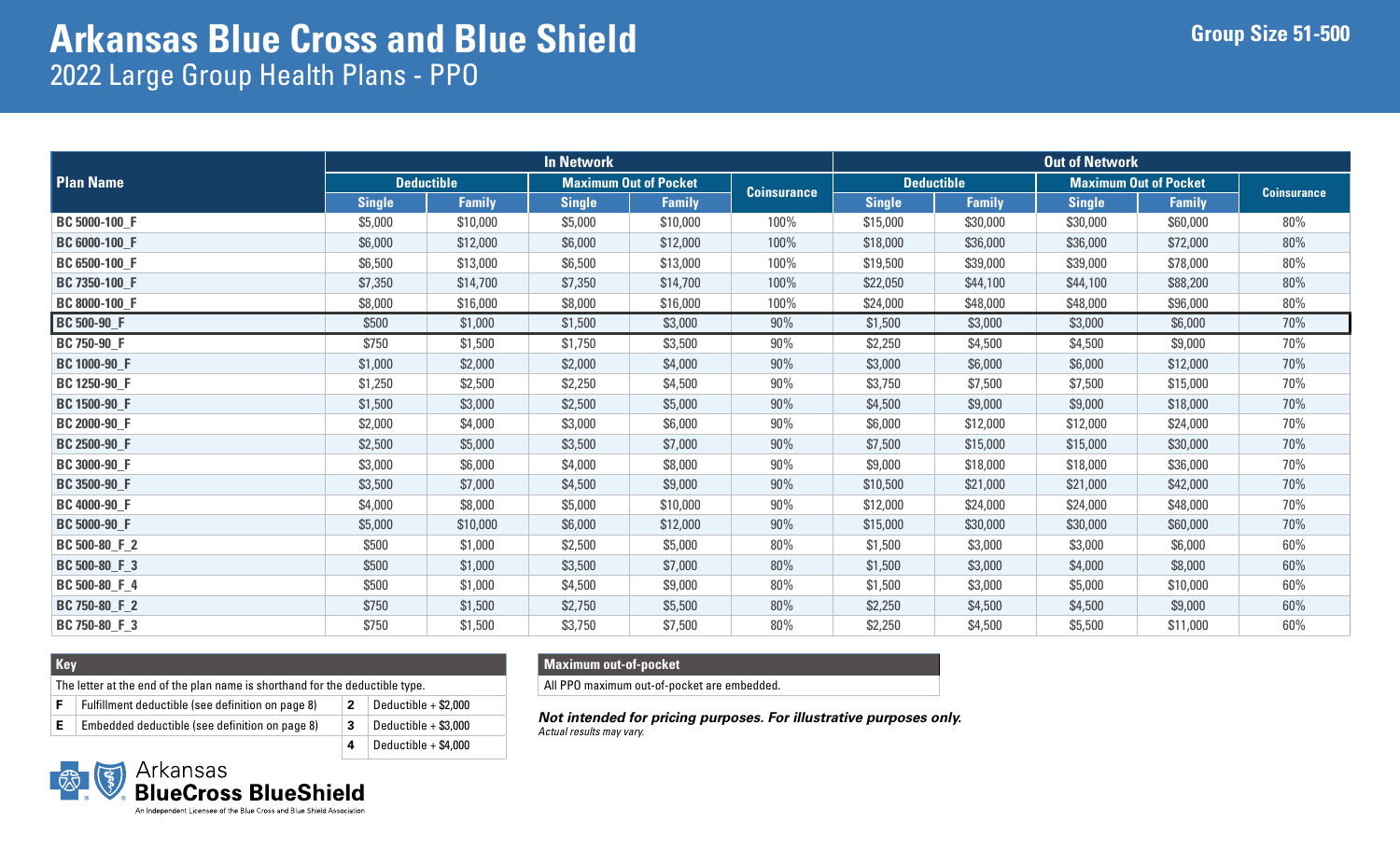|                  |                   |               | <b>In Network</b> |                              |                    |                   |               | <b>Out of Network</b>        |               |                    |
|------------------|-------------------|---------------|-------------------|------------------------------|--------------------|-------------------|---------------|------------------------------|---------------|--------------------|
| <b>Plan Name</b> | <b>Deductible</b> |               |                   | <b>Maximum Out of Pocket</b> |                    | <b>Deductible</b> |               | <b>Maximum Out of Pocket</b> |               | <b>Coinsurance</b> |
|                  | <b>Single</b>     | <b>Family</b> | <b>Single</b>     | <b>Family</b>                | <b>Coinsurance</b> | <b>Single</b>     | <b>Family</b> | <b>Single</b>                | <b>Family</b> |                    |
| BC 750-80_F_4    | \$750             | \$1,500       | \$4,750           | \$9,500                      | 80%                | \$2,250           | \$4,500       | \$6,500                      | \$13,000      | 60%                |
| BC 1000-80_F_2   | \$1,000           | \$2,000       | \$3,000           | \$6,000                      | 80%                | \$3,000           | \$6,000       | \$6,000                      | \$12,000      | 60%                |
| BC 1000-80_F_3   | \$1,000           | \$2,000       | \$4,000           | \$8,000                      | 80%                | \$3,000           | \$6,000       | \$7,000                      | \$14,000      | 60%                |
| BC 1000-80_F_4   | \$1,000           | \$2,000       | \$5,000           | \$10,000                     | 80%                | \$3,000           | \$6,000       | \$8,000                      | \$16,000      | 60%                |
| BC 1250-80_F_2   | \$1,250           | \$2,500       | \$3,250           | \$6,500                      | 80%                | \$3,750           | \$7,500       | \$7,500                      | \$15,000      | 60%                |
| BC 1250-80 F 3   | \$1,250           | \$2,500       | \$4,250           | \$8,500                      | 80%                | \$3,750           | \$7,500       | \$8,500                      | \$17,000      | 60%                |
| BC 1250-80_F_4   | \$1,250           | \$2,500       | \$5,250           | \$10,500                     | 80%                | \$3,750           | \$7,500       | \$9,500                      | \$19,000      | 60%                |
| BC 1500-80_F_2   | \$1,500           | \$3,000       | \$3,500           | \$7,000                      | 80%                | \$4,500           | \$9,000       | \$9,000                      | \$18,000      | 60%                |
| BC 1500-80_F_3   | \$1,500           | \$3,000       | \$4,500           | \$9,000                      | 80%                | \$4,500           | \$9,000       | \$10,000                     | \$20,000      | 60%                |
| BC 1500-80_F_4   | \$1,500           | \$3,000       | \$5,500           | \$11,000                     | 80%                | \$4,500           | \$9,000       | \$11,000                     | \$22,000      | 60%                |
| BC 2000-80_F_2   | \$2,000           | \$4,000       | \$4,000           | \$8,000                      | 80%                | \$6,000           | \$12,000      | \$12,000                     | \$24,000      | 60%                |
| BC 2000-80_F_3   | \$2,000           | \$4,000       | \$5,000           | \$10,000                     | 80%                | \$6,000           | \$12,000      | \$13,000                     | \$26,000      | 60%                |
| BC 2000-80 F 4   | \$2,000           | \$4,000       | \$6,000           | \$12,000                     | 80%                | \$6,000           | \$12,000      | \$14,000                     | \$28,000      | 60%                |
| BC 2500-80_F_2   | \$2,500           | \$5,000       | \$4,500           | \$9,000                      | 80%                | \$7,500           | \$15,000      | \$15,000                     | \$30,000      | 60%                |
| BC 2500-80_F_3   | \$2,500           | \$5,000       | \$5,500           | \$11,000                     | 80%                | \$7,500           | \$15,000      | \$16,000                     | \$32,000      | 60%                |
| BC 2500-80_F_4   | \$2,500           | \$5,000       | \$6,500           | \$13,000                     | 80%                | \$7,500           | \$15,000      | \$17,000                     | \$34,000      | 60%                |
| BC 3000-80_F_2   | \$3,000           | \$6,000       | \$5,000           | \$10,000                     | 80%                | \$9,000           | \$18,000      | \$18,000                     | \$36,000      | 60%                |
| BC 3000-80 F 3   | \$3,000           | \$6,000       | \$6,000           | \$12,000                     | 80%                | \$9,000           | \$18,000      | \$19,000                     | \$38,000      | 60%                |
| BC 3000-80_F_4   | \$3,000           | \$6,000       | \$7,000           | \$14,000                     | 80%                | \$9,000           | \$18,000      | \$20,000                     | \$40,000      | 60%                |
| BC 3500-80 F 2   | \$3,500           | \$7,000       | \$5,500           | \$11,000                     | 80%                | \$10,500          | \$21,000      | \$21,000                     | \$42,000      | 60%                |

| <b>Kev</b> |                                                                              |                      |
|------------|------------------------------------------------------------------------------|----------------------|
|            | The letter at the end of the plan name is shorthand for the deductible type. |                      |
|            | Fulfillment deductible (see definition on page 8)                            | Deductible + \$2,000 |
|            |                                                                              | $\sim$ $\sim$        |

| $E$ Embedded deductible (see definition on page 8) | $\vert$ 3 Deductible + \$3,000       |
|----------------------------------------------------|--------------------------------------|
|                                                    | $\vert 4 \vert$ Deductible + \$4,000 |

#### **Maximum out-of-pocket**

All PPO maximum out-of-pocket are embedded.

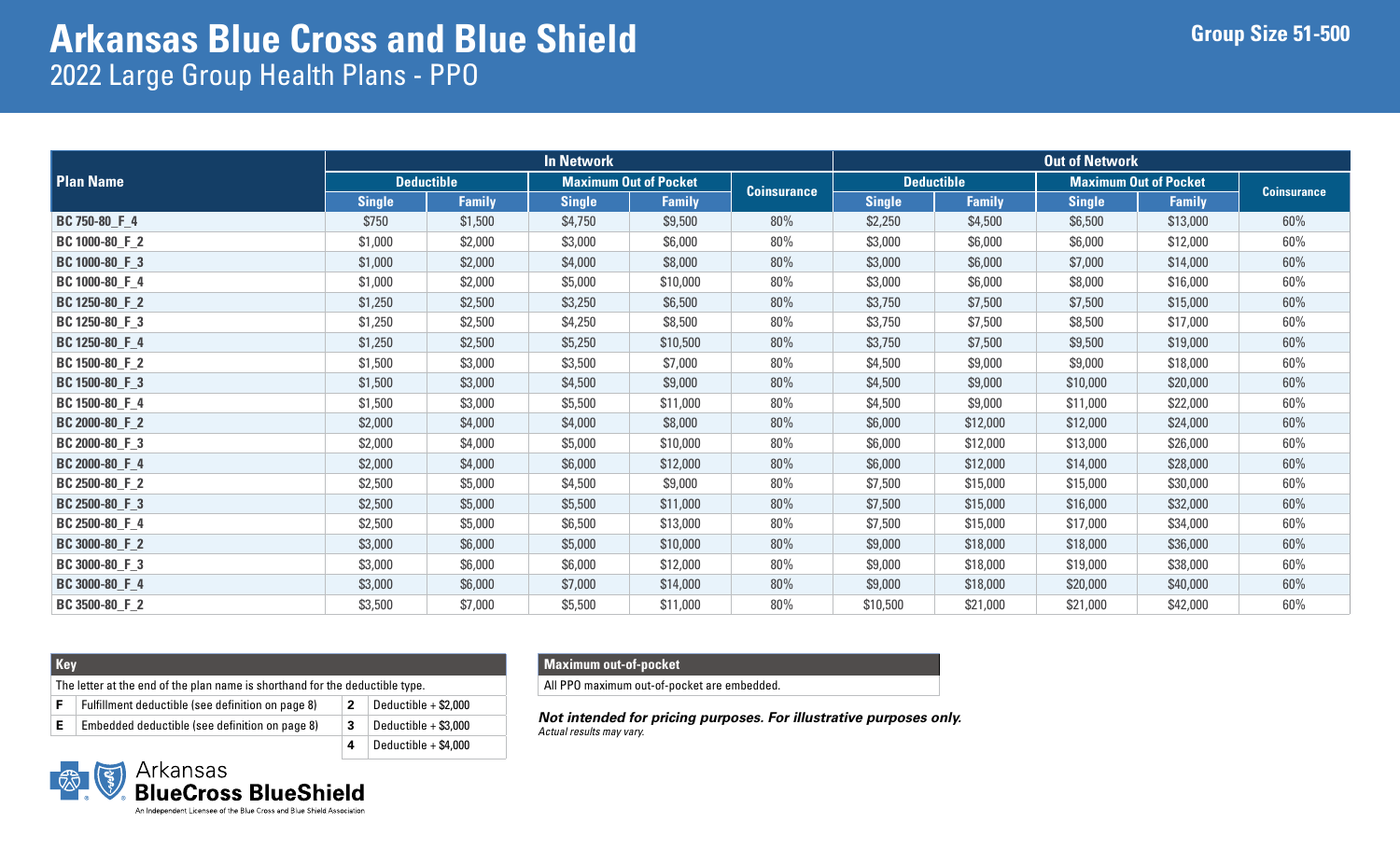|                     |                   |               | <b>In Network</b> |                              |                    |                   |               | <b>Out of Network</b>        |               |                    |
|---------------------|-------------------|---------------|-------------------|------------------------------|--------------------|-------------------|---------------|------------------------------|---------------|--------------------|
| <b>Plan Name</b>    | <b>Deductible</b> |               |                   | <b>Maximum Out of Pocket</b> |                    | <b>Deductible</b> |               | <b>Maximum Out of Pocket</b> |               | <b>Coinsurance</b> |
|                     | <b>Single</b>     | <b>Family</b> | <b>Single</b>     | <b>Family</b>                | <b>Coinsurance</b> | <b>Single</b>     | <b>Family</b> | <b>Single</b>                | <b>Family</b> |                    |
| BC 3500-80_F_3      | \$3,500           | \$7,000       | \$6,500           | \$13,000                     | 80%                | \$10,500          | \$21,000      | \$22,000                     | \$44,000      | 60%                |
| BC 3500-80_F_4      | \$3,500           | \$7,000       | \$7,500           | \$15,000                     | 80%                | \$10,500          | \$21,000      | \$23,000                     | \$46,000      | 60%                |
| BC 4000-80_F_2      | \$4,000           | \$8,000       | \$6,000           | \$12,000                     | 80%                | \$12,000          | \$24,000      | \$24,000                     | \$48,000      | 60%                |
| BC 4000-80_F_3      | \$4,000           | \$8,000       | \$7,000           | \$14,000                     | 80%                | \$12,000          | \$24,000      | \$25,000                     | \$50,000      | 60%                |
| BC 4000-80_F_4      | \$4,000           | \$8,000       | \$8,000           | \$16,000                     | 80%                | \$12,000          | \$24,000      | \$26,000                     | \$52,000      | 60%                |
| BC 5000-80 F 2      | \$5,000           | \$10,000      | \$7,350           | \$14,700                     | 80%                | \$15,000          | \$30,000      | \$30,000                     | \$60,000      | 60%                |
| BC 5000-80_F_3      | \$5,000           | \$10,000      | \$8,150           | \$16,300                     | 80%                | \$15,000          | \$30,000      | \$31,150                     | \$62,300      | 60%                |
| BC 6000-80_F_2      | \$6,000           | \$12,000      | \$8,000           | \$16,000                     | 80%                | \$18,000          | \$36,000      | \$36,000                     | \$72,000      | 60%                |
| BC 6500-80 F 2      | \$6,500           | \$13,000      | \$8,500           | \$17,000                     | 80%                | \$19,500          | \$39,000      | \$39,000                     | \$78,000      | 60%                |
| <b>BC 500-70_F</b>  | \$500             | \$1,000       | \$3,500           | \$7,000                      | 70%                | \$1,500           | \$3,000       | \$3,000                      | \$6,000       | 50%                |
| <b>BC 750-70_F</b>  | \$750             | \$1,500       | \$3,750           | \$7,500                      | 70%                | \$2,250           | \$4,500       | \$4,500                      | \$9,000       | 50%                |
| <b>BC 1000-70_F</b> | \$1,000           | \$2,000       | \$4,000           | \$8,000                      | 70%                | \$3,000           | \$6,000       | \$6,000                      | \$12,000      | 50%                |
| BC 1250-70_F        | \$1,250           | \$2,500       | \$4,250           | \$8,500                      | 70%                | \$3,750           | \$7,500       | \$7,500                      | \$15,000      | 50%                |
| BC 1500-70_F        | \$1,500           | \$3,000       | \$4,500           | \$9,000                      | 70%                | \$4,500           | \$9,000       | \$9,000                      | \$18,000      | 50%                |
| <b>BC 2000-70_F</b> | \$2,000           | \$4,000       | \$5,000           | \$10,000                     | 70%                | \$6,000           | \$12,000      | \$12,000                     | \$24,000      | 50%                |
| <b>BC 2500-70_F</b> | \$2,500           | \$5,000       | \$5,500           | \$11,000                     | 70%                | \$7,500           | \$15,000      | \$15,000                     | \$30,000      | 50%                |
| <b>BC 3000-70_F</b> | \$3,000           | \$6,000       | \$6,000           | \$12,000                     | 70%                | \$9,000           | \$18,000      | \$18,000                     | \$36,000      | 50%                |
| <b>BC 3500-70_F</b> | \$3,500           | \$7,000       | \$6,500           | \$13,000                     | 70%                | \$10,500          | \$21,000      | \$21,000                     | \$42,000      | 50%                |
| <b>BC 4000-70_F</b> | \$4,000           | \$8,000       | \$7,000           | \$14,000                     | 70%                | \$12,000          | \$24,000      | \$24,000                     | \$48,000      | 50%                |
| <b>BC 5000-70 F</b> | \$5,000           | \$10,000      | \$8,000           | \$16,000                     | 70%                | \$15,000          | \$30,000      | \$30,000                     | \$60,000      | 50%                |

| <b>Kev</b> |                                                                                                     |                        |
|------------|-----------------------------------------------------------------------------------------------------|------------------------|
|            | The letter at the end of the plan name is shorthand for the deductible type.                        |                        |
|            | Fulfillment deductible (see definition on page 8)                                                   | Deductible $+$ \$2,000 |
|            | $\Gamma$ and a state of the state of the following $\Gamma$ . The function of the state of $\Gamma$ |                        |

| $E$   Embedded deductible (see definition on page 8) | $\vert$ 3 Deductible + \$3,000 |
|------------------------------------------------------|--------------------------------|
|                                                      | 4 Deductible + $$4,000$        |

### **Maximum out-of-pocket**

All PPO maximum out-of-pocket are embedded.

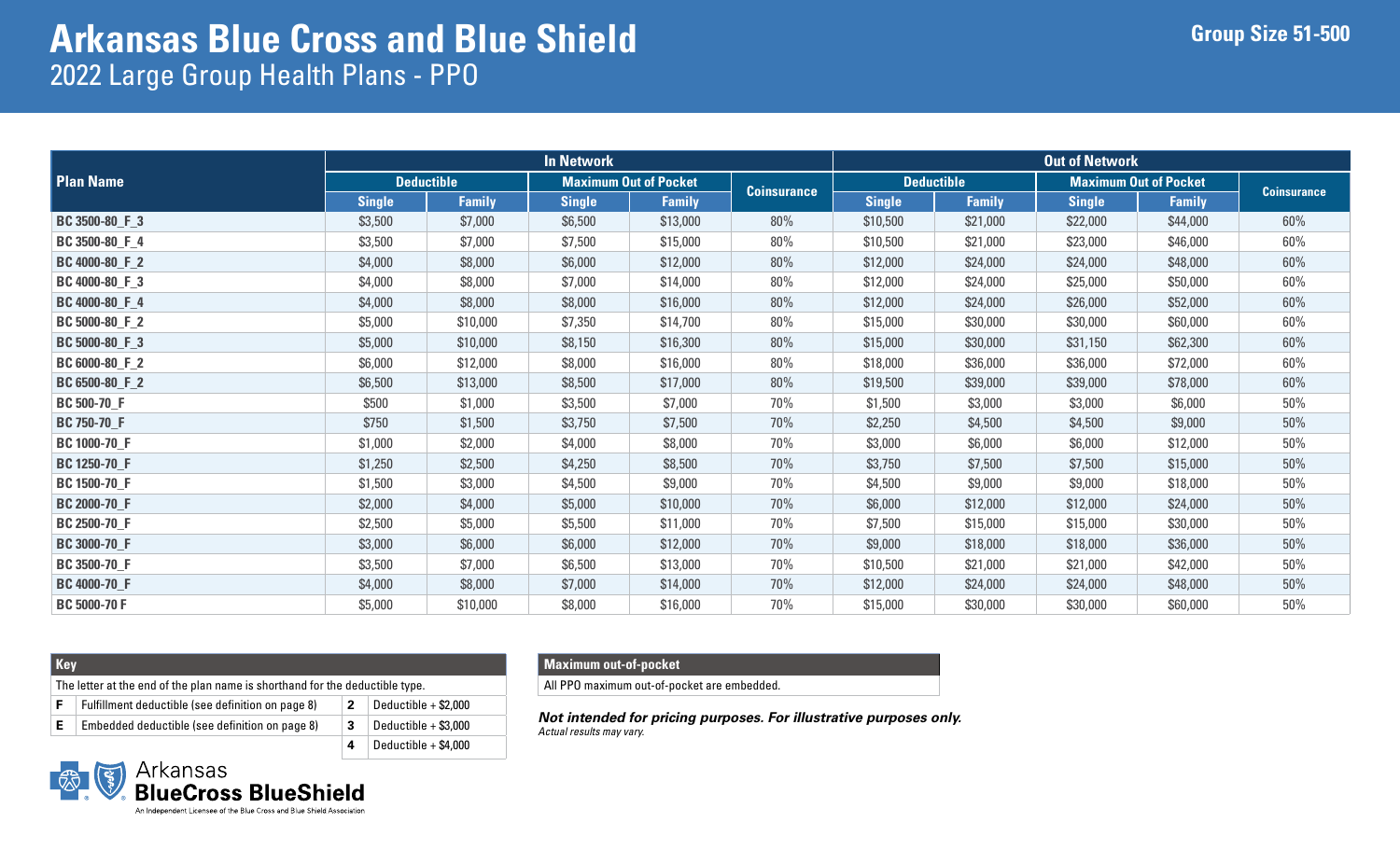|                      |                   |               | <b>In Network</b> |                              |                    | <b>Out of Network</b> |                   |               |                              |                    |  |  |
|----------------------|-------------------|---------------|-------------------|------------------------------|--------------------|-----------------------|-------------------|---------------|------------------------------|--------------------|--|--|
| <b>Plan Name</b>     | <b>Deductible</b> |               |                   | <b>Maximum Out of Pocket</b> |                    |                       | <b>Deductible</b> |               | <b>Maximum Out of Pocket</b> | <b>Coinsurance</b> |  |  |
|                      | <b>Single</b>     | <b>Family</b> | <b>Single</b>     | <b>Family</b>                | <b>Coinsurance</b> | <b>Single</b>         | <b>Family</b>     | <b>Single</b> | <b>Family</b>                |                    |  |  |
| <b>BC 5000-100_E</b> | \$5,000           | \$10,000      | \$5,000           | \$10,000                     | 100%               | \$15,000              | \$30,000          | \$30,000      | \$60,000                     | 80%                |  |  |
| BC 6000-100_E        | \$6,000           | \$12,000      | \$6,000           | \$12,000                     | 100%               | \$18,000              | \$36,000          | \$36,000      | \$72,000                     | 80%                |  |  |
| BC 6500-100_E        | \$6,500           | \$13,000      | \$6,500           | \$13,000                     | 100%               | \$19,500              | \$39,000          | \$39,000      | \$78,000                     | 80%                |  |  |
| BC 7350-100_E        | \$7,350           | \$14,700      | \$7,350           | \$14,700                     | 100%               | \$22,050              | \$44,100          | \$44,100      | \$88,200                     | 80%                |  |  |
| BC 8000-100_E        | \$8,000           | \$16,000      | \$8,000           | \$16,000                     | 100%               | \$24,000              | \$48,000          | \$48,000      | \$96,000                     | 80%                |  |  |
| <b>BC 500-90_E</b>   | \$500             | \$1,000       | \$1,500           | \$3,000                      | 90%                | \$1,500               | \$3,000           | \$3,000       | \$6,000                      | 70%                |  |  |
| <b>BC 750-90_E</b>   | \$750             | \$1,500       | \$1,750           | \$3,500                      | 90%                | \$2,250               | \$4,500           | \$4,500       | \$9,000                      | 70%                |  |  |
| <b>BC 1000-90_E</b>  | \$1,000           | \$2,000       | \$2,000           | \$4,000                      | 90%                | \$3,000               | \$6,000           | \$6,000       | \$12,000                     | 70%                |  |  |
| <b>BC 1250-90_E</b>  | \$1,250           | \$2,500       | \$2,250           | \$4,500                      | 90%                | \$3,750               | \$7,500           | \$7,500       | \$15,000                     | 70%                |  |  |
| BC 1500-90_E         | \$1,500           | \$3,000       | \$2,500           | \$5,000                      | 90%                | \$4,500               | \$9,000           | \$9,000       | \$18,000                     | 70%                |  |  |
| <b>BC 2000-90_E</b>  | \$2,000           | \$4,000       | \$3,000           | \$6,000                      | 90%                | \$6,000               | \$12,000          | \$12,000      | \$24,000                     | 70%                |  |  |
| <b>BC 2500-90_E</b>  | \$2,500           | \$5,000       | \$3,500           | \$7,000                      | 90%                | \$7,500               | \$15,000          | \$15,000      | \$30,000                     | 70%                |  |  |
| <b>BC 3000-90_E</b>  | \$3,000           | \$6,000       | \$4,000           | \$8,000                      | 90%                | \$9,000               | \$18,000          | \$18,000      | \$36,000                     | 70%                |  |  |
| <b>BC 3500-90_E</b>  | \$3,500           | \$7,000       | \$4,500           | \$9,000                      | 90%                | \$10,500              | \$21,000          | \$21,000      | \$42,000                     | 70%                |  |  |
| <b>BC 4000-90_E</b>  | \$4,000           | \$8,000       | \$5,000           | \$10,000                     | 90%                | \$12,000              | \$24,000          | \$24,000      | \$48,000                     | 70%                |  |  |
| <b>BC 5000-90_E</b>  | \$5,000           | \$10,000      | \$6,000           | \$12,000                     | 90%                | \$15,000              | \$30,000          | \$30,000      | \$60,000                     | 70%                |  |  |
| BC 500-80_E_2        | \$500             | \$1,000       | \$2,500           | \$5,000                      | 80%                | \$1,500               | \$3,000           | \$3,000       | \$6,000                      | 60%                |  |  |
| BC 500-80_E_3        | \$500             | \$1,000       | \$3,500           | \$7,000                      | 80%                | \$1,500               | \$3,000           | \$4,000       | \$8,000                      | 60%                |  |  |
| BC 500-80_E_4        | \$500             | \$1,000       | \$4,500           | \$9,000                      | 80%                | \$1,500               | \$3,000           | \$5,000       | \$10,000                     | 60%                |  |  |
| BC 750-80_E_2        | \$750             | \$1,500       | \$2,750           | \$5,500                      | 80%                | \$2,250               | \$4,500           | \$4,500       | \$9,000                      | 60%                |  |  |

| <b>Key</b> |                                                                              |                |                        |  |  |  |  |  |  |
|------------|------------------------------------------------------------------------------|----------------|------------------------|--|--|--|--|--|--|
|            | The letter at the end of the plan name is shorthand for the deductible type. |                |                        |  |  |  |  |  |  |
| F          | Fulfillment deductible (see definition on page 8)                            | $\overline{2}$ | Deductible $+$ \$2,000 |  |  |  |  |  |  |
| Е          | Embedded deductible (see definition on page 8)                               | 3              | Deductible $+$ \$3,000 |  |  |  |  |  |  |

**4** Deductible + \$4,000

#### **Maximum out-of-pocket**

All PPO maximum out-of-pocket are embedded.

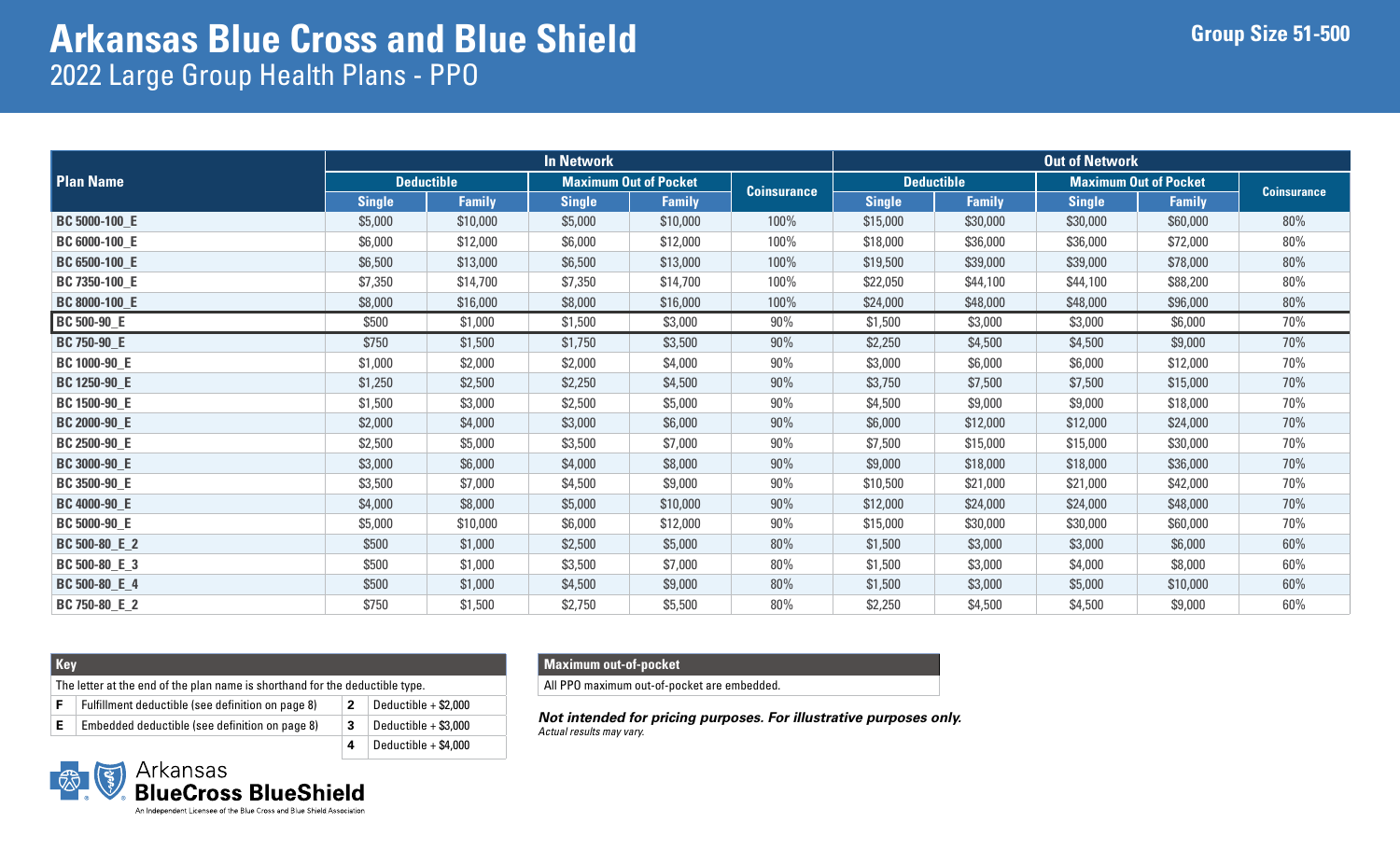|                  |               |                   | <b>In Network</b> |                              |                    | <b>Out of Network</b> |                   |                              |               |                    |  |
|------------------|---------------|-------------------|-------------------|------------------------------|--------------------|-----------------------|-------------------|------------------------------|---------------|--------------------|--|
| <b>Plan Name</b> |               | <b>Deductible</b> |                   | <b>Maximum Out of Pocket</b> | <b>Coinsurance</b> |                       | <b>Deductible</b> | <b>Maximum Out of Pocket</b> |               | <b>Coinsurance</b> |  |
|                  | <b>Single</b> | <b>Family</b>     | <b>Single</b>     | <b>Family</b>                |                    | <b>Single</b>         | <b>Family</b>     | <b>Single</b>                | <b>Family</b> |                    |  |
| BC 750-80_E_3    | \$750         | \$1,500           | \$3,750           | \$7,500                      | 80%                | \$2,250               | \$4,500           | \$5,500                      | \$11,000      | 60%                |  |
| BC 750-80_E_4    | \$750         | \$1,500           | \$4,750           | \$9,500                      | 80%                | \$2,250               | \$4,500           | \$6,500                      | \$13,000      | 60%                |  |
| BC 1000-80_E_2   | \$1,000       | \$2,000           | \$3,000           | \$6,000                      | 80%                | \$3,000               | \$6,000           | \$6,000                      | \$12,000      | 60%                |  |
| BC 1000-80_E_3   | \$1,000       | \$2,000           | \$4,000           | \$8,000                      | 80%                | \$3,000               | \$6,000           | \$7,000                      | \$14,000      | 60%                |  |
| BC 1000-80_E_4   | \$1,000       | \$2,000           | \$5,000           | \$10,000                     | 80%                | \$3,000               | \$6,000           | \$8,000                      | \$16,000      | 60%                |  |
| BC 1250-80_E_2   | \$1,250       | \$2,500           | \$3,250           | \$6,500                      | 80%                | \$3,750               | \$7,500           | \$7,500                      | \$15,000      | 60%                |  |
| BC 1250-80_E_3   | \$1,250       | \$2,500           | \$4,250           | \$8,500                      | 80%                | \$3,750               | \$7,500           | \$8,500                      | \$17,000      | 60%                |  |
| BC 1250-80_E_4   | \$1,250       | \$2,500           | \$5,250           | \$10,500                     | 80%                | \$3,750               | \$7,500           | \$9,500                      | \$19,000      | 60%                |  |
| BC 1500-80_E_2   | \$1,500       | \$3,000           | \$3,500           | \$7,000                      | 80%                | \$4,500               | \$9,000           | \$9,000                      | \$18,000      | 60%                |  |
| BC 1500-80_E_3   | \$1,500       | \$3,000           | \$4,500           | \$9,000                      | 80%                | \$4,500               | \$9,000           | \$10,000                     | \$20,000      | 60%                |  |
| BC 1500-80_E_4   | \$1,500       | \$3,000           | \$5,500           | \$11,000                     | 80%                | \$4,500               | \$9,000           | \$11,000                     | \$22,000      | 60%                |  |
| BC 2000-80_E_2   | \$2,000       | \$4,000           | \$4,000           | \$8,000                      | 80%                | \$6,000               | \$12,000          | \$12,000                     | \$24,000      | 60%                |  |
| BC 2000-80_E_3   | \$2,000       | \$4,000           | \$5,000           | \$10,000                     | 80%                | \$6,000               | \$12,000          | \$13,000                     | \$26,000      | 60%                |  |
| BC 2000-80_E_4   | \$2,000       | \$4,000           | \$6,000           | \$12,000                     | 80%                | \$6,000               | \$12,000          | \$14,000                     | \$28,000      | 60%                |  |
| BC 2500-80_E_2   | \$2,500       | \$5,000           | \$4,500           | \$9,000                      | 80%                | \$7,500               | \$15,000          | \$15,000                     | \$30,000      | 60%                |  |
| BC 2500-80_E_3   | \$2,500       | \$5,000           | \$5,500           | \$11,000                     | 80%                | \$7,500               | \$15,000          | \$16,000                     | \$32,000      | 60%                |  |
| BC 2500-80_E_4   | \$2,500       | \$5,000           | \$6,500           | \$13,000                     | 80%                | \$7,500               | \$15,000          | \$17,000                     | \$34,000      | 60%                |  |
| BC 3000-80_E_2   | \$3,000       | \$6,000           | \$5,000           | \$10,000                     | 80%                | \$9,000               | \$18,000          | \$18,000                     | \$36,000      | 60%                |  |
| BC 3000-80_E_3   | \$3,000       | \$6,000           | \$6,000           | \$12,000                     | 80%                | \$9,000               | \$18,000          | \$19,000                     | \$38,000      | 60%                |  |
| BC 3000-80_E_4   | \$3,000       | \$6,000           | \$7,000           | \$14,000                     | 80%                | \$9,000               | \$18,000          | \$20,000                     | \$40,000      | 60%                |  |

| <b>Key</b> |                                                                              |    |                        |  |  |  |  |  |  |
|------------|------------------------------------------------------------------------------|----|------------------------|--|--|--|--|--|--|
|            | The letter at the end of the plan name is shorthand for the deductible type. |    |                        |  |  |  |  |  |  |
|            | Fulfillment deductible (see definition on page 8)                            | -2 | Deductible $+$ \$2,000 |  |  |  |  |  |  |
| Е          | Embedded deductible (see definition on page 8)                               | -3 | Deductible $+$ \$3,000 |  |  |  |  |  |  |

**4** Deductible + \$4,000

#### **Maximum out-of-pocket**

All PPO maximum out-of-pocket are embedded.

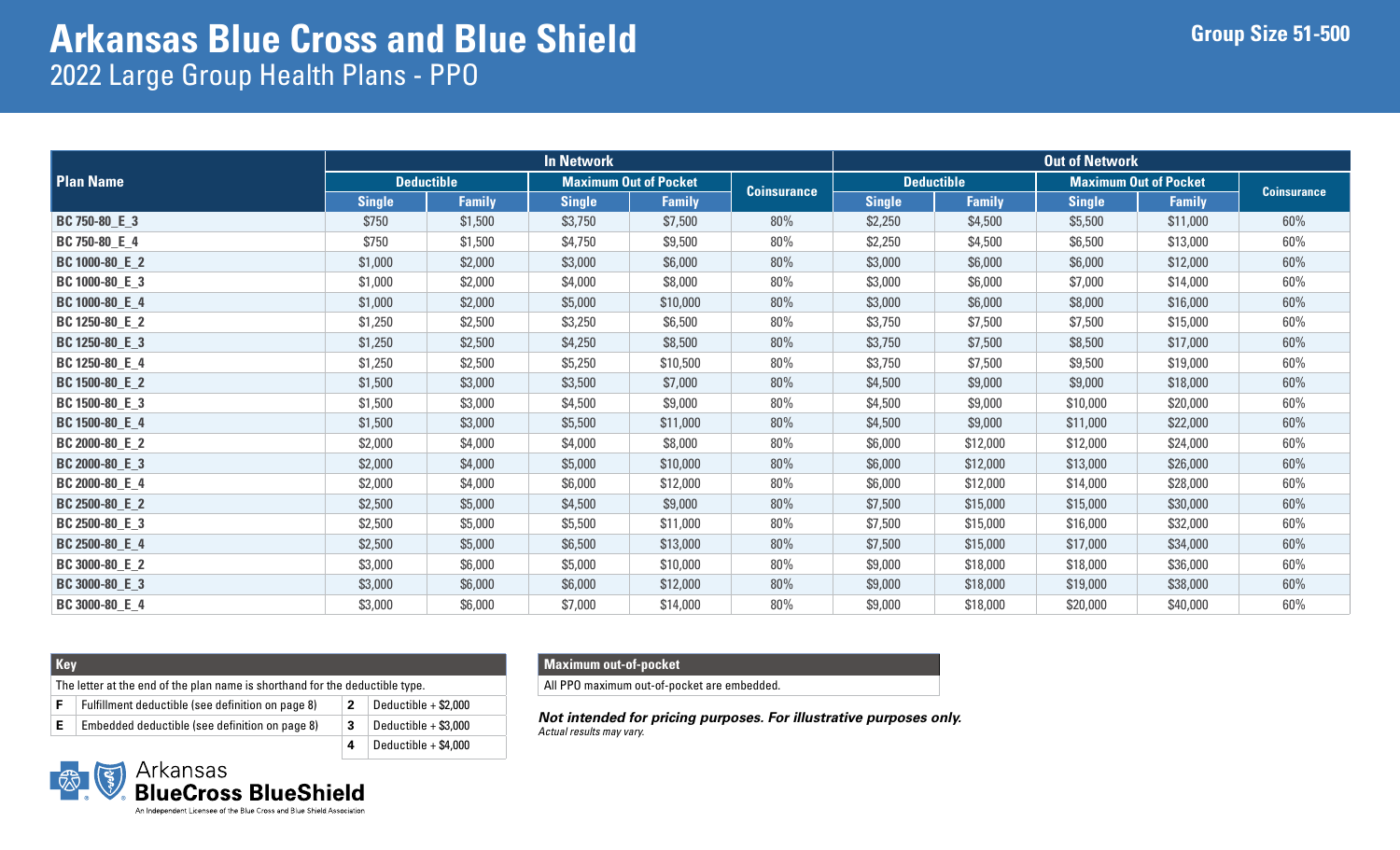|                     | <b>In Network</b> |               |               |                              |                    |                   | <b>Out of Network</b> |                              |               |                    |  |  |
|---------------------|-------------------|---------------|---------------|------------------------------|--------------------|-------------------|-----------------------|------------------------------|---------------|--------------------|--|--|
| <b>Plan Name</b>    | <b>Deductible</b> |               |               | <b>Maximum Out of Pocket</b> |                    | <b>Deductible</b> |                       | <b>Maximum Out of Pocket</b> |               |                    |  |  |
|                     | <b>Single</b>     | <b>Family</b> | <b>Single</b> | <b>Family</b>                | <b>Coinsurance</b> | <b>Single</b>     | <b>Family</b>         | <b>Single</b>                | <b>Family</b> | <b>Coinsurance</b> |  |  |
| BC 3500-80_E_2      | \$3,500           | \$7,000       | \$5,500       | \$11,000                     | 80%                | \$10,500          | \$21,000              | \$21,000                     | \$42,000      | 60%                |  |  |
| BC 3500-80_E_3      | \$3500            | \$7,000       | \$6,500       | \$13,000                     | 80%                | \$10,500          | \$21,000              | \$22,000                     | \$44,000      | 60%                |  |  |
| BC 3500-80_E_4      | \$3,500           | \$7,000       | \$7,500       | \$15,000                     | 80%                | \$10,500          | \$21,000              | \$23,000                     | \$46,000      | 60%                |  |  |
| BC 4000-80_E_2      | \$4,000           | \$8,000       | \$6,000       | \$12,000                     | 80%                | \$12,000          | \$24,000              | \$24,000                     | \$48,000      | 60%                |  |  |
| BC 4000-80_E_3      | \$4,000           | \$8,000       | \$7,000       | \$14,000                     | 80%                | \$12,000          | \$24,000              | \$25,000                     | \$50,000      | 60%                |  |  |
| BC 4000-80_E_4      | \$4,000           | \$8,000       | \$8,000       | \$16,000                     | 80%                | \$12,000          | \$24,000              | \$26,000                     | \$52,000      | 60%                |  |  |
| BC 5000-80_E_2      | \$5,000           | \$10,000      | \$7,350       | \$14,700                     | 80%                | \$15,000          | \$30,000              | \$30,000                     | \$60,000      | $60\%$             |  |  |
| BC 5000-80_E_3      | \$5,000           | \$10,000      | \$8,150       | \$16,300                     | 80%                | \$15,000          | \$30,000              | \$31,150                     | \$62,300      | 60%                |  |  |
| BC 6000-80_E_2      | \$6,000           | \$12,000      | \$8,000       | \$16,000                     | 80%                | \$18,000          | \$36,000              | \$36,000                     | \$72,000      | 60%                |  |  |
| BC 6500-80_E_2      | \$6,500           | \$13,000      | \$8,500       | \$17,000                     | 80%                | \$19,500          | \$39,000              | \$39,000                     | \$78,000      | 60%                |  |  |
| <b>BC 500-70_E</b>  | \$500             | \$1,000       | \$3,500       | \$7,000                      | 70%                | \$1,500           | \$3,000               | \$3,000                      | \$6,000       | 50%                |  |  |
| <b>BC 750-70_E</b>  | \$750             | \$1,500       | \$3,750       | \$7,500                      | 70%                | \$2,250           | \$4,500               | \$4,500                      | \$9,000       | $50\%$             |  |  |
| <b>BC 1000-70_E</b> | \$1,000           | \$2,000       | \$4,000       | \$8,000                      | 70%                | \$3,000           | \$6,000               | \$6,000                      | \$12,000      | 50%                |  |  |
| <b>BC 1250-70_E</b> | \$1,250           | \$2,500       | \$4,250       | \$8,500                      | 70%                | \$3,750           | \$7,500               | \$7,500                      | \$15,000      | 50%                |  |  |
| <b>BC 1500-70_E</b> | \$1,500           | \$3,000       | \$4,500       | \$9,000                      | 70%                | \$4,500           | \$9,000               | \$9,000                      | \$18,000      | 50%                |  |  |
| <b>BC 2000-70_E</b> | \$2,000           | \$4,000       | \$5,000       | \$10,000                     | 70%                | \$6,000           | \$12,000              | \$12,000                     | \$24,000      | 50%                |  |  |
| <b>BC 2500-70_E</b> | \$2,500           | \$5,000       | \$5,500       | \$11,000                     | 70%                | \$7,500           | \$15,000              | \$15,000                     | \$30,000      | 50%                |  |  |
| <b>BC 3000-70_E</b> | \$3,000           | \$6,000       | \$6,000       | \$12,000                     | 70%                | \$9,000           | \$18,000              | \$18,000                     | \$36,000      | 50%                |  |  |
| <b>BC 3500-70_E</b> | \$3,500           | \$7,000       | \$6,500       | \$13,000                     | 70%                | \$10,500          | \$21,000              | \$21,000                     | \$42,000      | 50%                |  |  |
| <b>BC 4000-70_E</b> | \$4,000           | \$8,000       | \$7,000       | \$14,000                     | 70%                | \$12,000          | \$24,000              | \$24,000                     | \$48,000      | 50%                |  |  |
| <b>BC 5000-70 E</b> | \$5,000           | \$10,000      | \$8,000       | \$16,000                     | 70%                | \$15,000          | \$30,000              | \$30,000                     | \$60,000      | $50\%$             |  |  |

| Key |                                                                              |    |                        |
|-----|------------------------------------------------------------------------------|----|------------------------|
|     | The letter at the end of the plan name is shorthand for the deductible type. |    |                        |
|     | Fulfillment deductible (see definition on page 8)                            | -2 | Deductible $+$ \$2.000 |
|     | Embedded deductible (see definition on page 8)                               |    | Deductible $+$ \$3,000 |

**4** Deductible + \$4,000

#### **Maximum out-of-pocket**

All PPO maximum out-of-pocket are embedded.

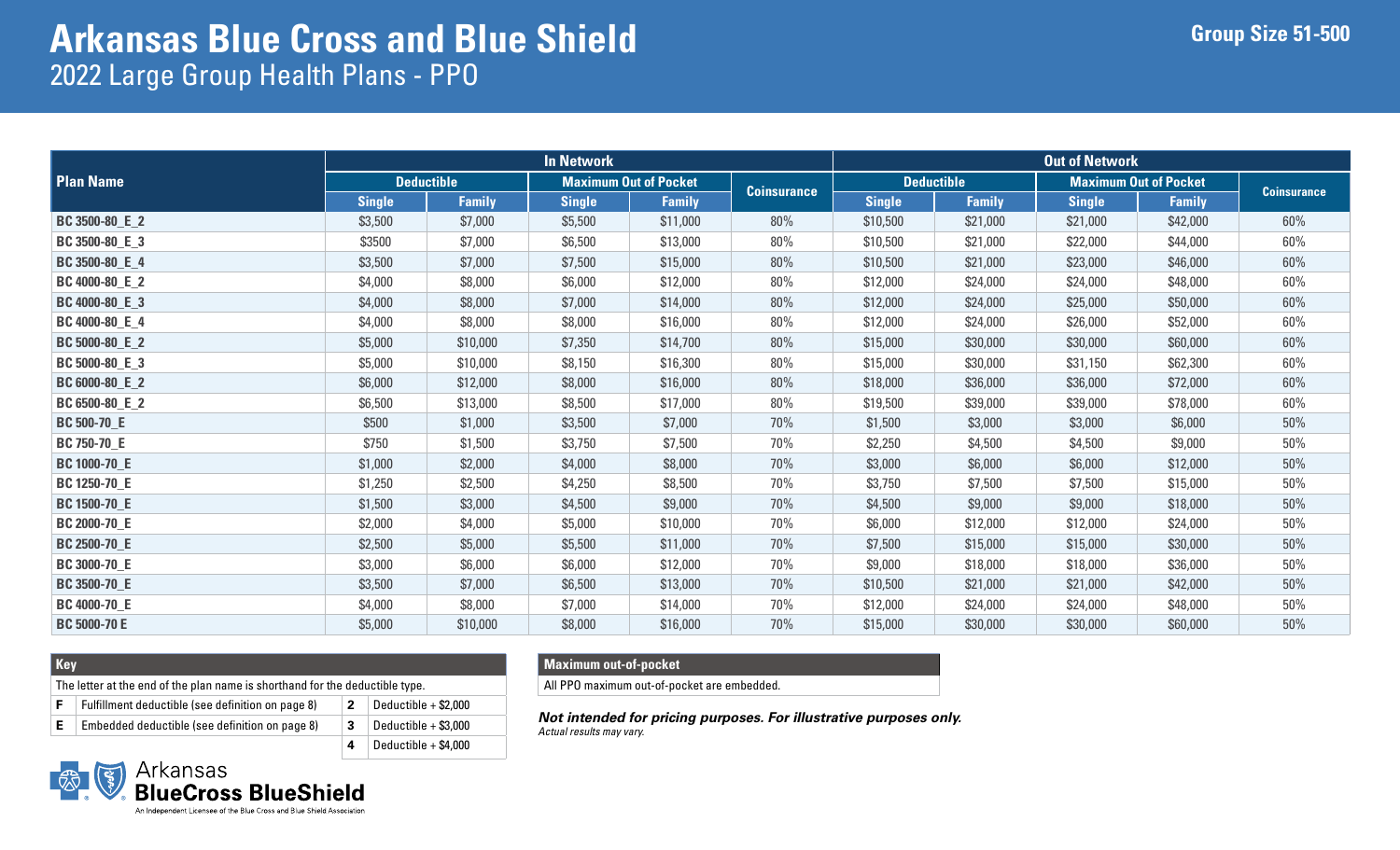### **Primary / specialist options**

|         | <b>Primary care</b> | <b>Specialty care</b> |
|---------|---------------------|-----------------------|
| Copay 1 | \$20                | \$40                  |
| Copay 2 | \$30                | \$50                  |
| Copay 3 | \$35                | \$60                  |
| Copay 4 | \$35                | \$70                  |
| Copay 5 | \$40                | \$80                  |

### **Urgent care options**

| <b>Urgent care 1</b> | \$40 copayment  |
|----------------------|-----------------|
| <b>Urgent care 2</b> | \$50 copayment  |
| <b>Urgent care 3</b> | \$60 copayment  |
| <b>Urgent care 4</b> | \$70 copayment  |
| <b>Urgent care 5</b> | \$80 copayment  |
| <b>Urgent care 6</b> | \$100 copayment |
| <b>Urgent care 7</b> | \$120 copayment |
| <b>Urgent care 8</b> | \$140 copayment |
| <b>Urgent care 9</b> | \$160 copayment |

\*Urgent care option selected must be equal to or 2x the specialist copay

### **Emergency room options**

| <b>Option 1</b> | \$150 copay + deductible and coinsurance |
|-----------------|------------------------------------------|
| <b>Option 2</b> | Deductible + coinsurance                 |
| <b>Option 3</b> | $$250$ copay                             |

| <b>Benefits</b>                     |                              |
|-------------------------------------|------------------------------|
| <b>Inpatient Services</b>           | Coinsurance after deductible |
| <b>Outpatient Surgical Services</b> | Coinsurance after deductible |
| <b>Wellness Included</b>            | <b>Yes</b>                   |

### **Pharmacy options**

| <b>Copayment</b>  | <b>Generic</b> | <b>Brand</b> | <b>Non-preferred brand</b> | <b>Specialty</b> |
|-------------------|----------------|--------------|----------------------------|------------------|
| Plan 1            | \$10           | \$40         | \$60                       | \$120            |
| Plan <sub>2</sub> | \$15           | \$35         | \$55                       | \$110            |
| Plan <sub>3</sub> | \$15           | \$35         | \$55                       | \$250            |
| Plan 4            | \$15           | \$45         | \$65                       | \$130            |
| Plan 5            | \$15           | \$45         | \$65                       | \$250            |
| Plan 6            | \$15           | \$35         | \$75                       | \$150            |
| Plan <sub>7</sub> | \$15           | \$35         | \$75                       | \$250            |
| Plan 8            | \$15           | \$55         | \$80                       | \$160            |
| Plan 9            | \$15           | \$55         | \$80                       | \$250            |
| Plan 10           | \$20           | \$50         | \$70                       | \$140            |
| Plan 11           | \$20           | \$50         | \$70                       | \$250            |

Voluntary mail-order 2X copay / 100-day supply retail 3X copay

**Option to select 2 pharmacy deductible option of \$100 or \$200 and apply copays**  Factors range from -1.5% to -2% depending on plan/deductible selection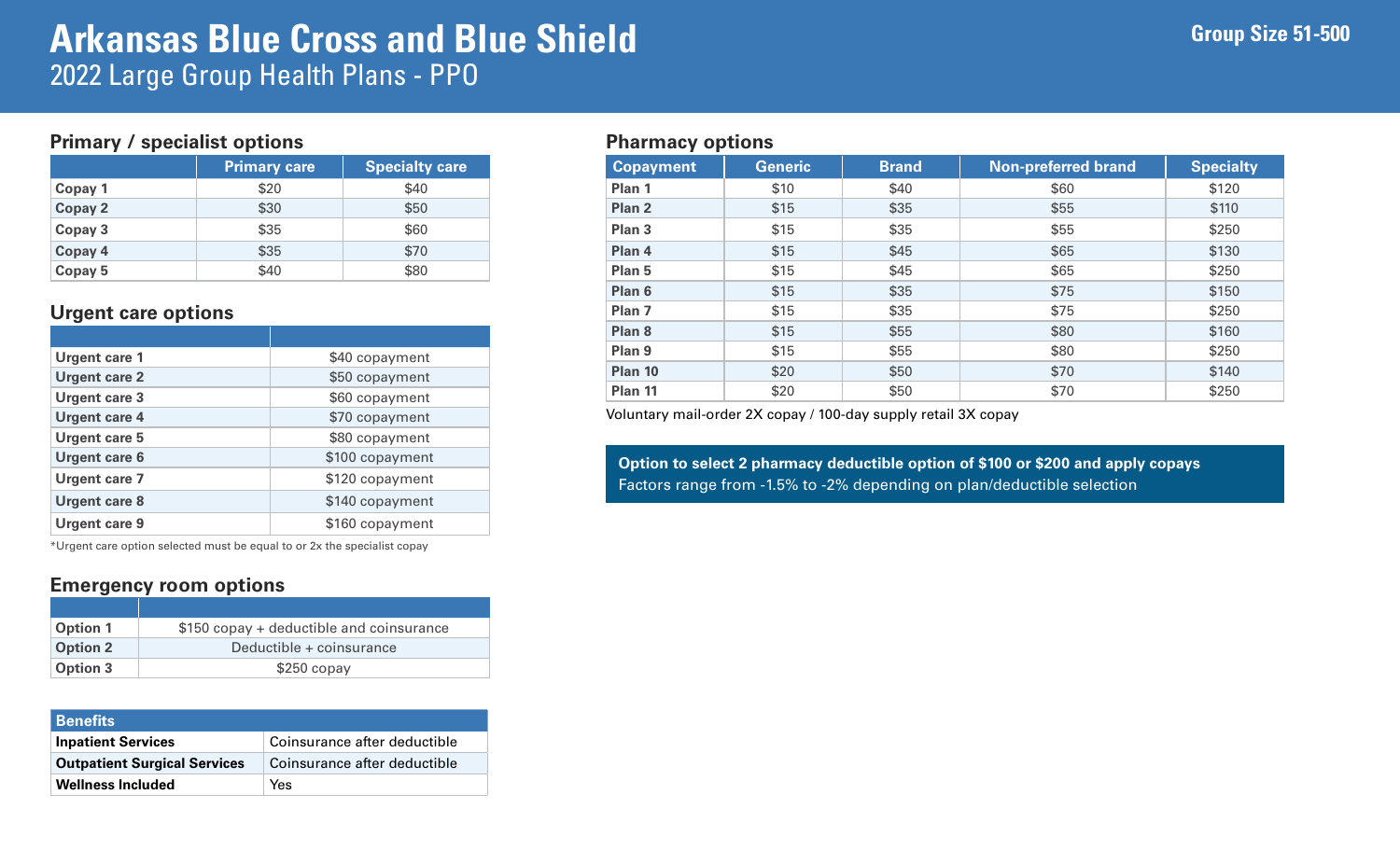### **Deductible definitions**

The deductible is a dollar amount that you pay for healthcare services before the health plan begins to pay. Every policy has an individual and family deductible. If you are the only person on your policy, then you will pay for healthcare costs covered by your plan until you meet your individual deductible. Family deductibles work differently.

#### **Fulfillment**

#### **How your fulfillment deductible works**

Each family member on your plan has an individual deductible. When two or three family members have met their individual amounts (depending on the plan), then the entire family deductible has been met for that calendar year and your health plan will begin to pay coinsurance.

**Example:** Bob and Sue Thompson have two children. They have individual deductibles of \$500. Bob paid \$500 in covered medical expenses, which means he met his individual deductible and his health plan will begin to pay his coinsurance, while the rest of his family works toward their individual deductible.

When both of the children also meet the \$500 amount, and three members of the Thompson family have individually paid the \$500 individual deductible amount, the family has met their deductible for that calendar year and the health plan will begin paying coinsurance for all family members.

#### **Embedded**

#### **How your embedded family deductible works**

If you or anyone in your family meets the individual deductible, then your health plan will begin to pay a portion of medical expenses for that person for that calendar year (also called coinsurance). However, when the family deductible is met by any combination of family members, coinsurance will pay on all family members–even in the event when no single family member meets the individual deductible.

**Example:** Bob and Sue Thompson have one child, Margo. Their family deductible is \$3,000 and the individual deductible is \$1,500. Sue paid \$1,200 in covered healthcare expenses. Bob paid \$1,100 in covered healthcare expenses. Margo paid \$700 in covered healthcare expenses.

None of the Thompson's met the individual deductible. However, their family's total expense \$3,000 (meeting the family deductible) and the health plan will begin paying coinsurance for all family members. However, if Bob met his individual deductible before the rest of the family had any expenses, then Bob's coinsurance would have kicked in (until the family deductible was met).

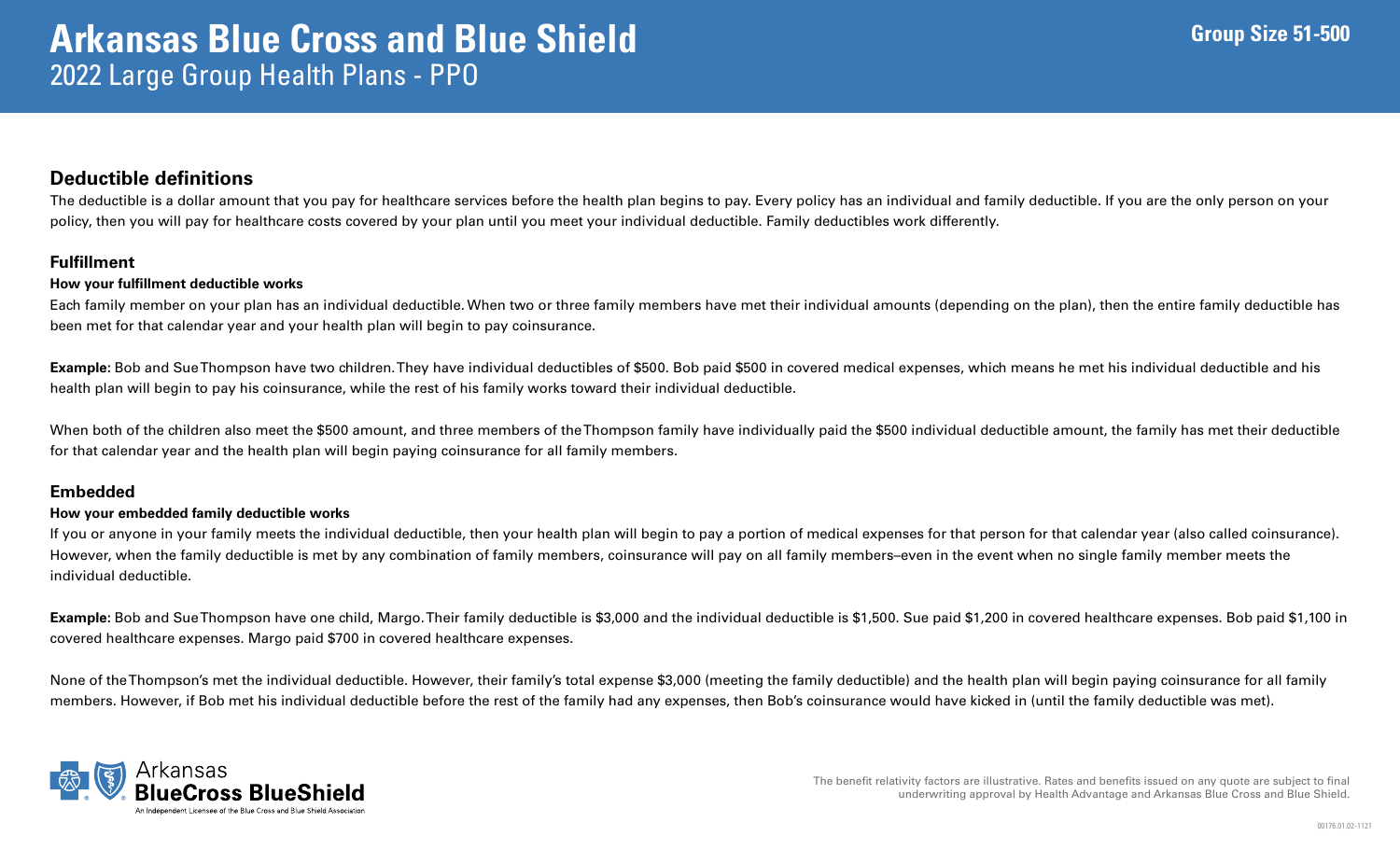# **Arkansas Blue Cross and Blue Shield | Health Advantage** 2022 Large Group Health Plans - High Deductible Health Plan (HDHP)

|                            | <b>In Network</b> |               |                              |               |                    |                   | <b>Out of Network</b> |                              |               |                    |  |
|----------------------------|-------------------|---------------|------------------------------|---------------|--------------------|-------------------|-----------------------|------------------------------|---------------|--------------------|--|
| <b>Plan Name</b>           | <b>Deductible</b> |               | <b>Maximum Out of Pocket</b> |               |                    | <b>Deductible</b> |                       | <b>Maximum Out of Pocket</b> |               |                    |  |
|                            | <b>Single</b>     | <b>Family</b> | <b>Single</b>                | <b>Family</b> | <b>Coinsurance</b> | <b>Single</b>     | <b>Family</b>         | <b>Single</b>                | <b>Family</b> | <b>Coinsurance</b> |  |
| <b>BC 1400-100_HDHP_TF</b> | \$1,400           | \$2,800       | \$1,400                      | \$2,800       | 100%               | \$2,800           | \$5,600               | \$5,600                      | \$11,200      | 80%                |  |
| <b>BC 2000-100_HDHP_TF</b> | \$2,000           | \$4,000       | \$2,000                      | \$4,000       | 100%               | \$4,000           | \$8,000               | \$8,000                      | \$16,000      | 80%                |  |
| <b>BC 2800-100 HDHP E</b>  | \$2,800           | \$5,600       | \$2,800                      | \$5,600       | 100%               | \$5,600           | \$11,200              | \$11,200                     | \$22,400      | 80%                |  |
| <b>BC 3000-100 HDHP E</b>  | \$3,000           | \$6,000       | \$3,000                      | \$6,000       | 100%               | \$6,000           | \$12,000              | \$12,000                     | \$24,000      | 80%                |  |
| <b>BC 3500-100_HDHP_E</b>  | \$3,500           | \$7,000       | \$3,500                      | \$7,000       | 100%               | \$7,000           | \$14,000              | \$14,000                     | \$28,000      | 80%                |  |
| <b>BC 4000-100_HDHP_E</b>  | \$4,000           | \$8,000       | \$4,000                      | \$8,000       | 100%               | \$8,000           | \$16,000              | \$16,000                     | \$32,000      | 80%                |  |
| <b>BC 5000-100 HDHP E</b>  | \$5,000           | \$10,000      | \$5,000                      | \$10,000      | 100%               | \$10,000          | \$20,000              | \$20,000                     | \$40,000      | 80%                |  |
| <b>BC 6650-100_HDHP_E</b>  | \$6,650           | \$13,300      | \$6,650                      | \$13,300      | 100%               | \$13,300          | \$26,600              | \$26,600                     | \$53,200      | 80%                |  |
| <b>BC 7000-100_HDHP_E</b>  | \$7,000           | \$14,000      | \$7,000                      | \$14,000      | 100%               | \$14,000          | \$28,000              | \$28,000                     | \$56,000      | 80%                |  |
| <b>BC 1400-80_HDHP_TF</b>  | \$1,400           | \$2,800       | \$2,800                      | \$5,600       | 80%                | \$4,200           | \$8,400               | \$8,400                      | \$16,800      | 60%                |  |
| <b>BC 2000-80 HDHP TF</b>  | \$2,000           | \$4,000       | \$4,000                      | \$8,000       | 80%                | \$6,000           | \$12,000              | \$12,000                     | \$24,000      | 60%                |  |
| <b>BC 2800-80_HDHP_E</b>   | \$2,800           | \$5,600       | \$5,600                      | \$11,200      | 80%                | \$8,400           | \$16,800              | \$16,800                     | \$33,600      | 60%                |  |
| <b>BC 3000-80_HDHP_E</b>   | \$3,000           | \$6,000       | \$6,000                      | \$12,000      | 80%                | \$9,000           | \$18,000              | \$18,000                     | \$36,000      | 60%                |  |
| <b>BC 3500-80_HDHP_E</b>   | \$3,500           | \$7,000       | \$6,325                      | \$12,650      | 80%                | \$10,500          | \$21,000              | \$21,000                     | \$42,000      | 60%                |  |
| <b>BC 4000-80_HDHP_E</b>   | \$4,000           | \$8,000       | \$6,650                      | \$13,300      | 80%                | \$12,000          | \$24,000              | \$24,000                     | \$48,000      | 60%                |  |
| <b>BC 5000-80 HDHP E</b>   | \$5,000           | \$10,000      | \$7,000                      | \$14,000      | 80%                | \$15,000          | \$30,000              | \$30,000                     | \$60,000      | 60%                |  |

### **Arkansas Blue Cross and Blue Shield**

#### **Key**

The letter at the end of the plan name is shorthand for the deductible type.

**E** Embedded deductible (see definition on page 3)

**TF**  $\vert$  True Family deductible (see definition on page 3)

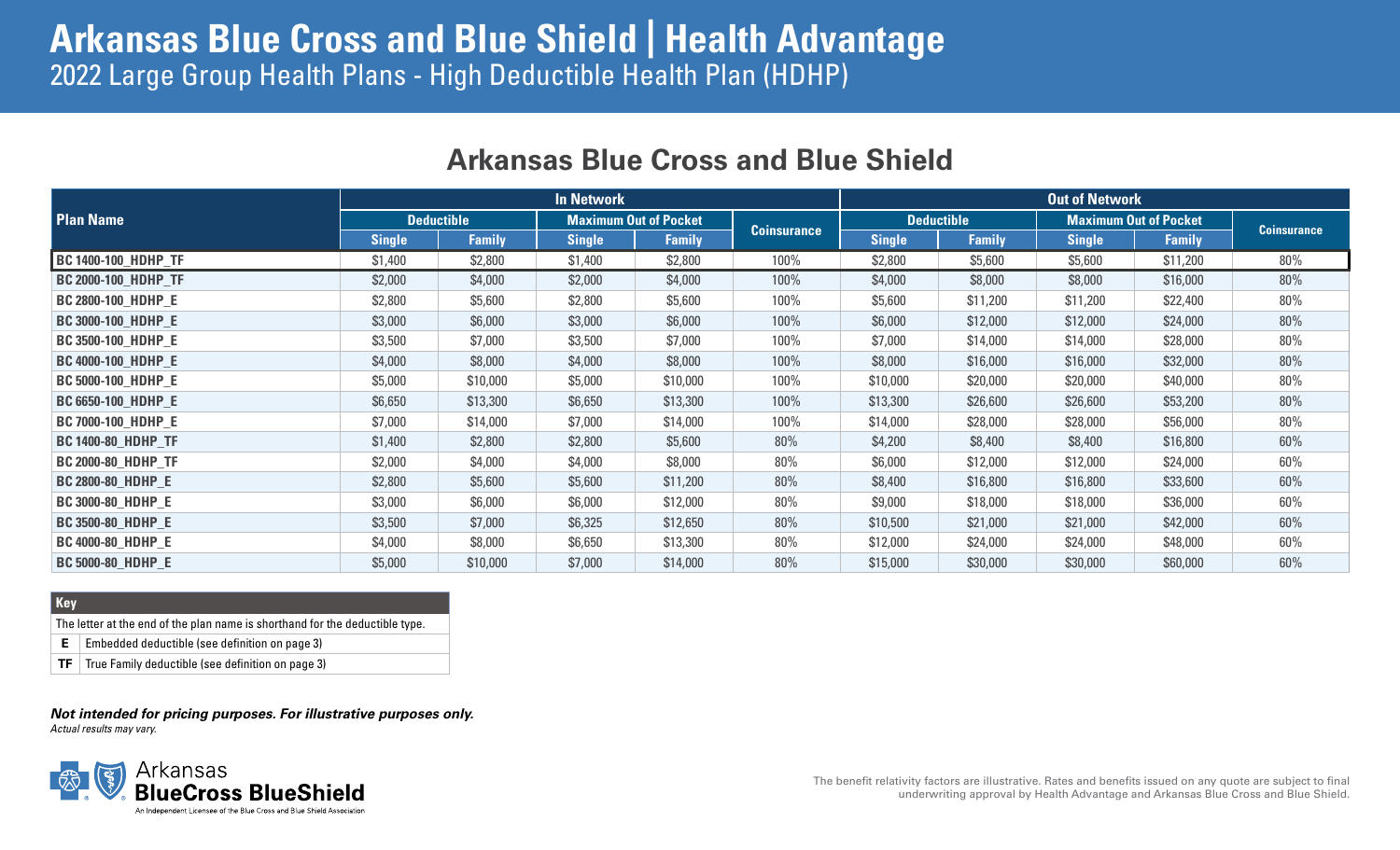# **Arkansas Blue Cross and Blue Shield | Health Advantage** 2022 Large Group Health Plans - High Deductible Health Plan (HDHP)

| <b>Health Advantage</b> |
|-------------------------|
|-------------------------|

|                            | <b>In Network</b> |               |               |                              |                    |                   | <b>Out of Network</b> |                          |               |                    |  |
|----------------------------|-------------------|---------------|---------------|------------------------------|--------------------|-------------------|-----------------------|--------------------------|---------------|--------------------|--|
| <b>Plan Name</b>           | <b>Deductible</b> |               |               | <b>Maximum Out of Pocket</b> |                    | <b>Deductible</b> |                       | <b>Out of Pocket Max</b> |               |                    |  |
|                            | <b>Single</b>     | <b>Family</b> | <b>Single</b> | <b>Family</b>                | <b>Coinsurance</b> | <b>Single</b>     | <b>Family</b>         | <b>Single</b>            | <b>Family</b> | <b>Coinsurance</b> |  |
| <b>HA 1400-100 HDHP TF</b> | \$1,400           | \$2,800       | \$1,400       | \$2,800                      | 100%               | \$2,800           | \$5,600               | \$5,600                  | \$11,200      | 80%                |  |
| <b>HA 2000-100 HDHP TF</b> | \$2,000           | \$4,000       | \$2,000       | \$4,000                      | 100%               | \$4,000           | \$8,000               | \$8,000                  | \$16,000      | 80%                |  |
| <b>HA 2800-100 HDHP E</b>  | \$2,800           | \$5,600       | \$2,800       | \$5,600                      | 100%               | \$5,600           | \$11,200              | \$11,200                 | \$22,400      | $80\%$             |  |
| <b>HA 3000-100 HDHP E</b>  | \$3,000           | \$6,000       | \$3,000       | \$6,000                      | 100%               | \$6,000           | \$12,000              | \$12,000                 | \$24,000      | 80%                |  |
| <b>HA 4000-100 HDHP E</b>  | \$4,000           | \$8,000       | \$4,000       | \$8,000                      | 100%               | \$8,000           | \$16,000              | \$16,000                 | \$32,000      | 80%                |  |
| <b>HA 5000-100 HDHP E</b>  | \$5,000           | \$10,000      | \$5,000       | \$10,000                     | 100%               | \$10,000          | \$20,000              | \$20,000                 | \$40,000      | 80%                |  |
| <b>HA 6650-100 HDHP E</b>  | \$6,650           | \$13,300      | \$6,650       | \$13,300                     | 100%               | \$13,300          | \$26,600              | \$26,600                 | \$53,200      | 80%                |  |
| HA 7000_100_HDHP_E         | \$7,000           | \$14,000      | \$7,000       | \$14,000                     | 100%               | \$14,000          | \$28,000              | \$28,000                 | \$56,000      | 80%                |  |
| <b>HA 1400-80 HDHP TF</b>  | \$1,400           | \$2,800       | \$2,800       | \$5,600                      | $80\%$             | \$4,200           | \$8,400               | \$8,400                  | \$16,800      | 60%                |  |
| <b>HA 2000-80 HDHP TF</b>  | \$2,000           | \$4,000       | \$4,000       | \$8,000                      | 80%                | \$6,000           | \$12,000              | \$12,000                 | \$24,000      | 60%                |  |
| <b>HA 2800-80 HDHP E</b>   | \$2,800           | \$5,600       | \$5,600       | \$11,200                     | 80%                | \$8,400           | \$16,800              | \$16,800                 | \$33,600      | 60%                |  |
| <b>HA 3000-80 HDHP E</b>   | \$3,000           | \$6,000       | \$6,000       | \$12,000                     | 80%                | \$9,000           | \$18,000              | \$18,000                 | \$36,000      | 60%                |  |
| HA 4000-80_HDHP_E          | \$4,000           | \$8,000       | \$6,650       | \$13,300                     | 80%                | \$12,000          | \$24,000              | \$24,000                 | \$48,000      | 60%                |  |
| <b>HA 5000-80 HDHP E</b>   | \$5,000           | \$10,000      | \$7,000       | \$14,000                     | 80%                | \$15,000          | \$30,000              | \$30,000                 | \$60,000      | 60%                |  |

#### **Key**

The letter at the end of the plan name is shorthand for the deductible type.

**E** Embedded deductible (see definition on page 3)

**TF**  $\vert$  True Family deductible (see definition on page 3)